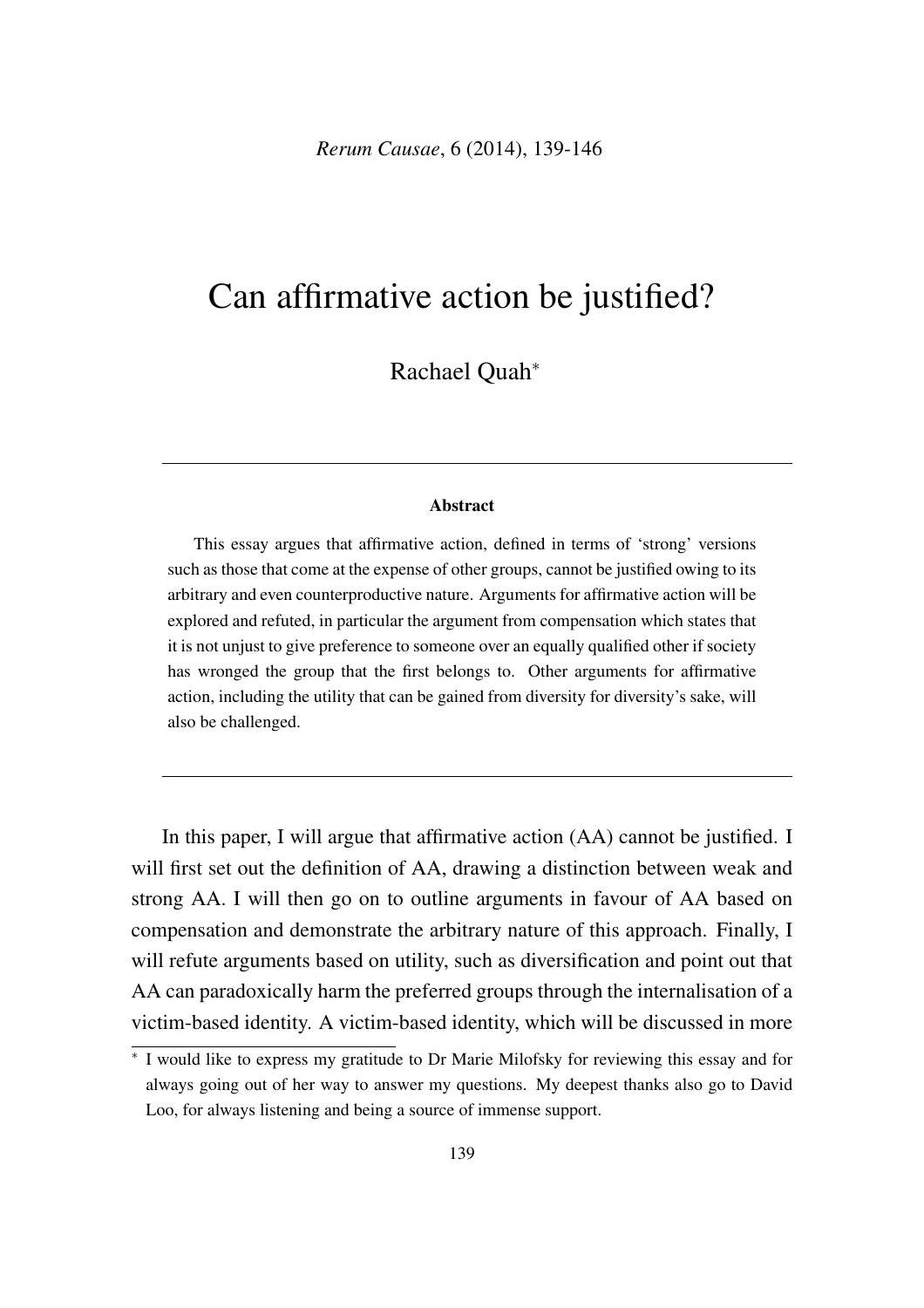depth later, refers to a loss of confidence suffered by the preferred groups as a consequence of facing renewed discrimination.

AA is the policy of favouring the qualified candidates of one group for positions over the qualified candidates of other groups, on the basis of minority status, gender or economic disadvantage.<sup>1</sup> The aim of AA is to increase the representation of historically disadvantaged groups (also referred to as minorities within this essay) in certain areas like employment and education. For the purposes of this essay, weak forms of AA that involve encouraging minorities to strive for the highest positions, without jeopardising the rights of majorities,  $2\pi$ will not be discussed. Weak AA typically involves the dismantling of segregated institutions as well as outreach activities to make disadvantaged groups more aware of opportunities – these are generally seen as uncontroversial. This essay will instead focus on the more contentious strong forms of AA, which entail preferential treatment that may come at the expense of the majorities.3 Examples of strong AA include preferential hiring in the workplace and quotas in university admissions.

One of the chief arguments in support of AA, which I will refute, is the argument from compensation. This states that it is not unjust to give preference to someone over an equally qualified other if society has wronged the group that the first belongs to.<sup>4</sup> This argument assumes that firstly, someone is owed compensation in virtue of his group membership and that secondly, members of the group that perpetuated the injustice owe the person compensation, though they may not have personally done it. On the first count, it is difficult to generalise about all members of a group due to the different circumstances affecting each. By implementing an AA policy that offers preferential treatment to women or

<sup>1</sup> Sterba, *Affirmative Action for the Future*

<sup>2</sup> Pojman, 'The Case Against Affirmative Action'

 $3$  Ibid.

<sup>4</sup> Thomson, 'Preferential Hiring'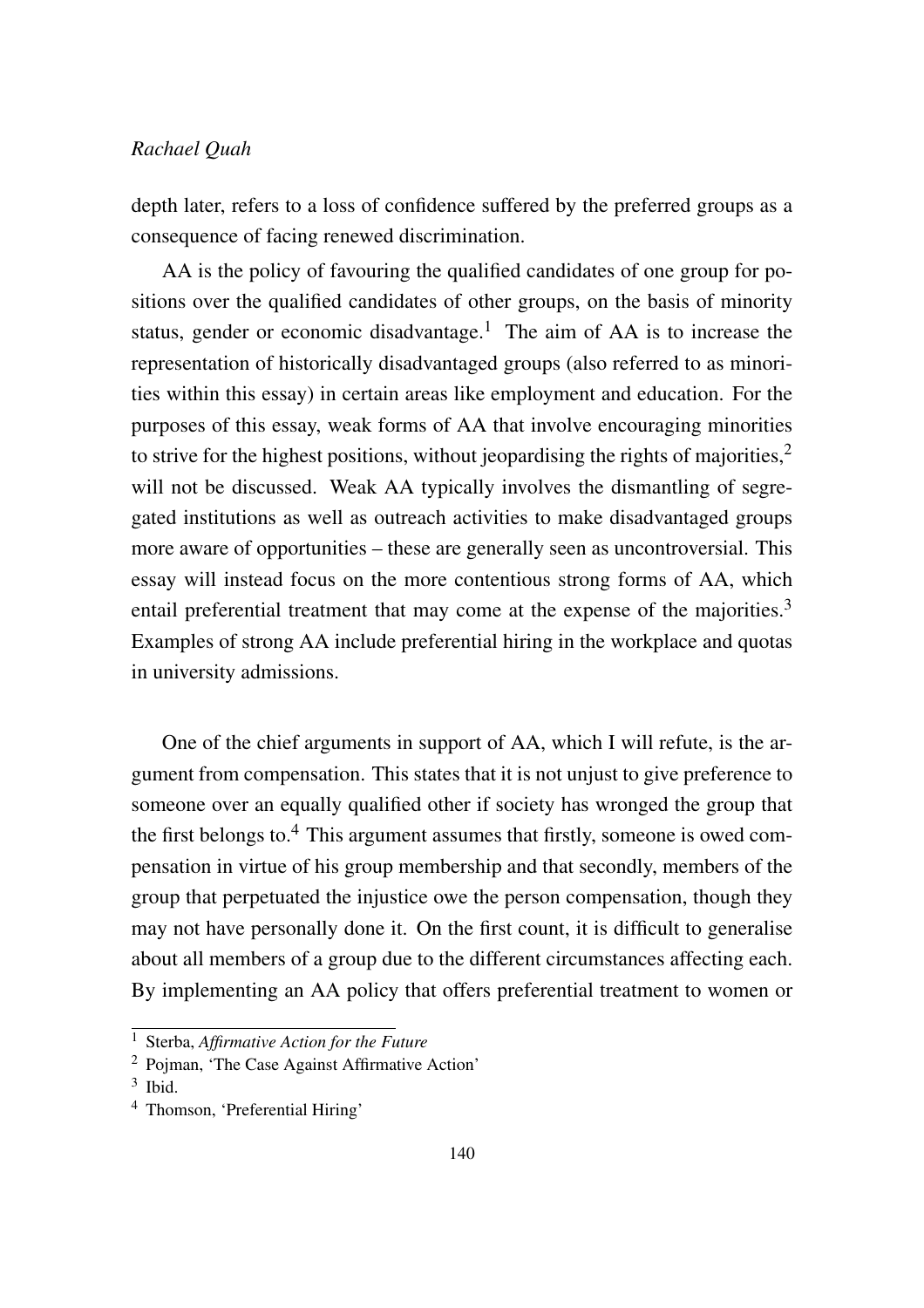historically wronged minority groups, we risk selecting an un-deprived member of a preferred group over a more disadvantaged member of a non-preferred group e.g. a black upper-middle class boy over a white working class boy in the United States. Intuitively, this seems contrary to the principle of compensation since the black upper-middle class boy suffered less injustice than the white working class boy,<sup>5</sup> insofar as the former had better access to education and resources than the latter.If our reason for giving someone preference is because they suffered due to an unjust practice, then we should give preference to anyone who was victimised to a similar degree. This would entail assessing people as individual victims, rather than simply as members of a specific ethnic or gender category.6 The assumption that someone is owed compensation in virtue of his group membership therefore seems questionable.

Proponents of AA might respond that all individuals in a group have a shared identity that leads to them being classified and responded to in certain ways.<sup>7</sup> Even if efforts to halt discrimination have improved, these individuals still suffer the negative consequences ('downgrading') of being a minority. Either they have been denied an equal chance at the benefits generated by the community or their starting positions have been made worse because the effects of injustice extend across generations. Other members of the group, who might not have been directly targeted, also feel the effects of 'downgrading' via a loss of self-esteem and respect. $8\,$  In short, almost all members of the group, with the exception of a lucky few, have been affected by the historical injustice, thus justifying some form of compensation.

Even if we accept this empirical premise, the conclusion that AA is the appropriate response does not follow. AA, as characterised by preferential selection, does not address the concerns of collective redress because it compensates

<sup>5</sup> Simon, 'Preferential Hiring: A Reply to Judith Jarvis Thomson'

<sup>6</sup> Ibid.

<sup>7</sup> Appiah, '"Group Rights" and Racial Affirmative Action'

<sup>8</sup> Thomson, 'Preferential Hiring'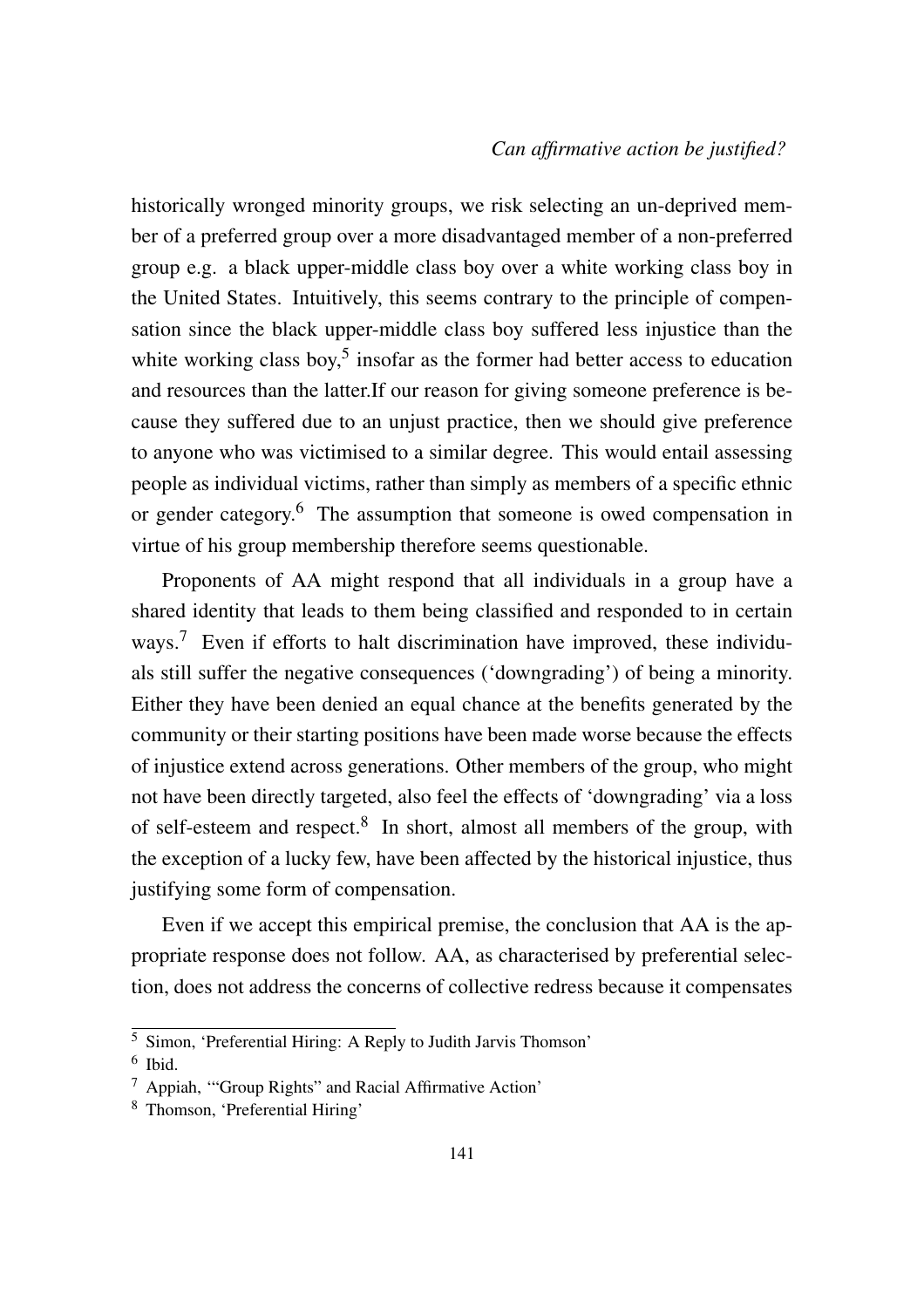only selected members, not the group as a whole. The ones who are compensated, i.e. by being selected for jobs or university places, often already have the ability and qualifications to be considered. These usually tend not to be the most badly affected by unjust practices, thus compensating them appears arbitrary.<sup>9</sup> Conversely, AA may also overlook certain more disadvantaged members within the group. The concept of intersectionality, which states that different forms of discrimination often interact to reinforce each other, is relevant here. Individuals who are black and female, for instance, are usually worst off because of the multiple 'disadvantageous' labels attached to their identity. AA, which compensates on the basis of group membership, often neglects these individual nuances. Again, this does not seem consistent with the principle of compensation.The onus lies on those who believe in AA to launch a moral argument proving that particularclaims should be overridden bygeneric group-based ones.

A proponent of AA might argue that even if some undeserving members who fail to accomplish the desired outcomes are awarded, it is still better to have AA if it means that other deserving members are admitted into the system.<sup>10</sup> Given the existence of strong anti-discrimination laws, surely a better way of acquiring such deserving members – without the taint of the undeserving – is to assess them all as individuals for what they can bring, rather than to sift them out first by ethnicity or gender. A further reason why candidates should be assessed on their own individual merits is because diversity for diversity's sake can lead to problems, such as the selection of incompetent individuals. Where important positions with outcomes that affect others are at stake, e.g. the job of a heart surgeon or university professor, competence is a strong prima facie consideration to achieving the most optimal outcomes.<sup>11</sup>

The second assumption that the argument from compensation makes is that current members of a group responsible for the past injustice should compen-

<sup>9</sup> Simon, 'Preferential Hiring: A Reply to Judith Jarvis Thomson'

<sup>&</sup>lt;sup>10</sup>Appiah, "Group Rights" and Racial Affirmative Action'

<sup>11</sup>Pojman, 'The Case Against Affirmative Action'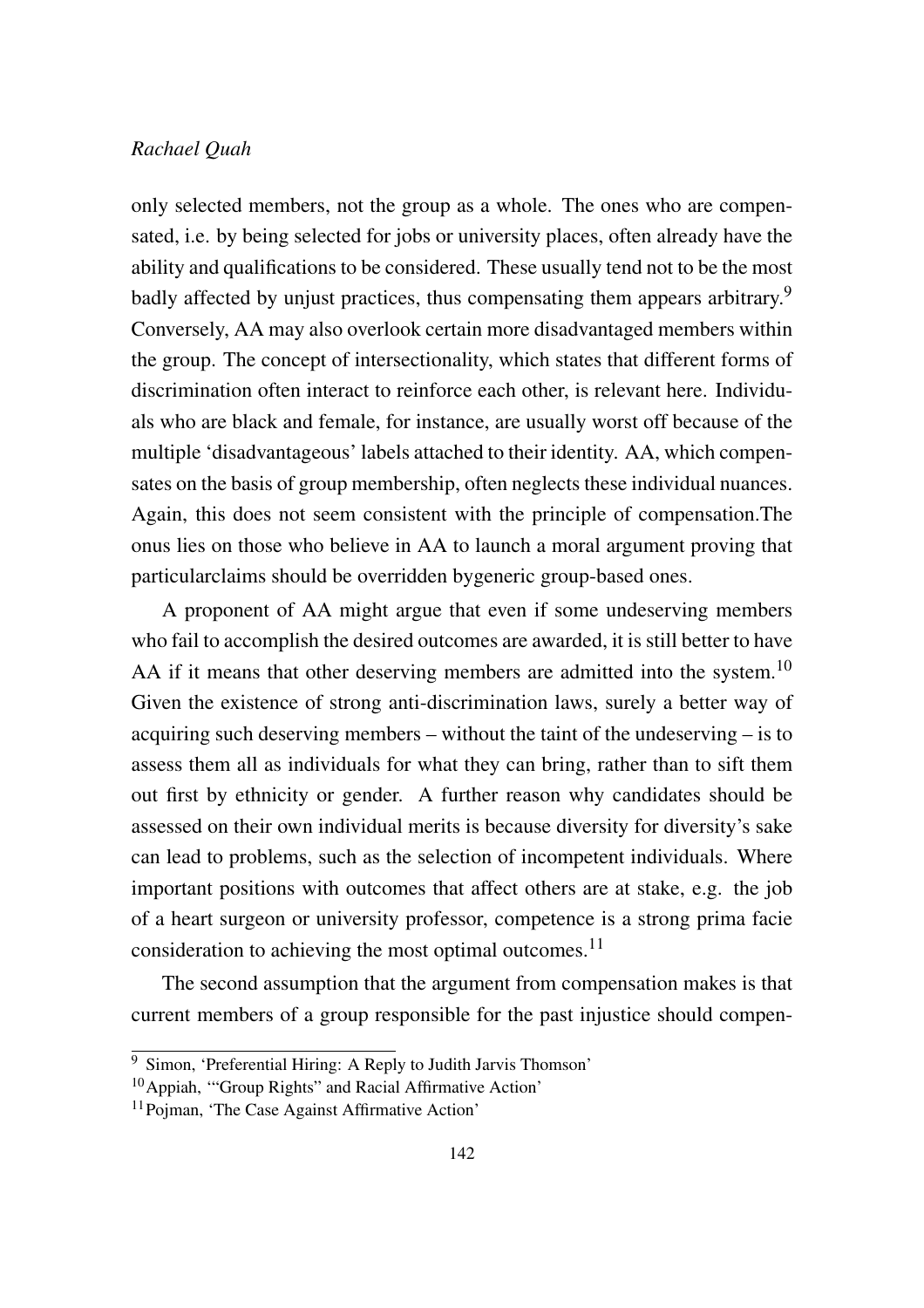sate someone from a disadvantaged group. In order to justify compensation that harms one group in society, we need some kind of principled justification as to why they are morally responsible. One such justification, supplied by Thomson, suggests that current members have benefitted from the past wrongs of their community. The problem with this approach is that it advocates moral responsibility without intentionality. If someone knowingly and willingly perpetuated the injustice, then it would be reasonable to expect him to pay for the wrong. In this case, however, many members from the less disadvantaged group are simply lucky beneficiaries of previous actions over which they had no control. In the same way we would not hold a person morally responsible for someone else's death if they were to be lifted up by a tornado and flung at another person,<sup>12</sup> we also have no grounds for holding current generations responsible for situations over which they could not exercise any agency. As such, it is unfair to impose costs on them for circumstances that they were not morally responsible for.

Proponents of AA have tried to argue that the issue is not about how the present-day institution or group is connected with past wrongs, but rather about how it can contribute to restoring the situation of the disadvantaged.<sup>13</sup> This argument, however, does not make sense because it assumes a counterfactual where the current generation could have led better lives. However, if circumstances had been different, an entirely non-identical set of individuals would have benefitted because the identities of the current generation are contingent on historical circumstances bringing specific parents together.<sup>14</sup> Hence, the idea of making currently disadvantaged people 'better off' is flawed because in a world with alternative policies, these people would not have existed. This response does not seek to justify the historical wrongs suffered by disadvantaged groups, but it does aim to show that any arguments that justify AA by playing

<sup>12&#</sup>x27;Otsuka, Killing the Innocent in Self-Defence'

<sup>&</sup>lt;sup>13</sup> Appiah, "Group Rights" and Racial Affirmative Action'

<sup>14</sup>Parfit, *Reason and Persons.*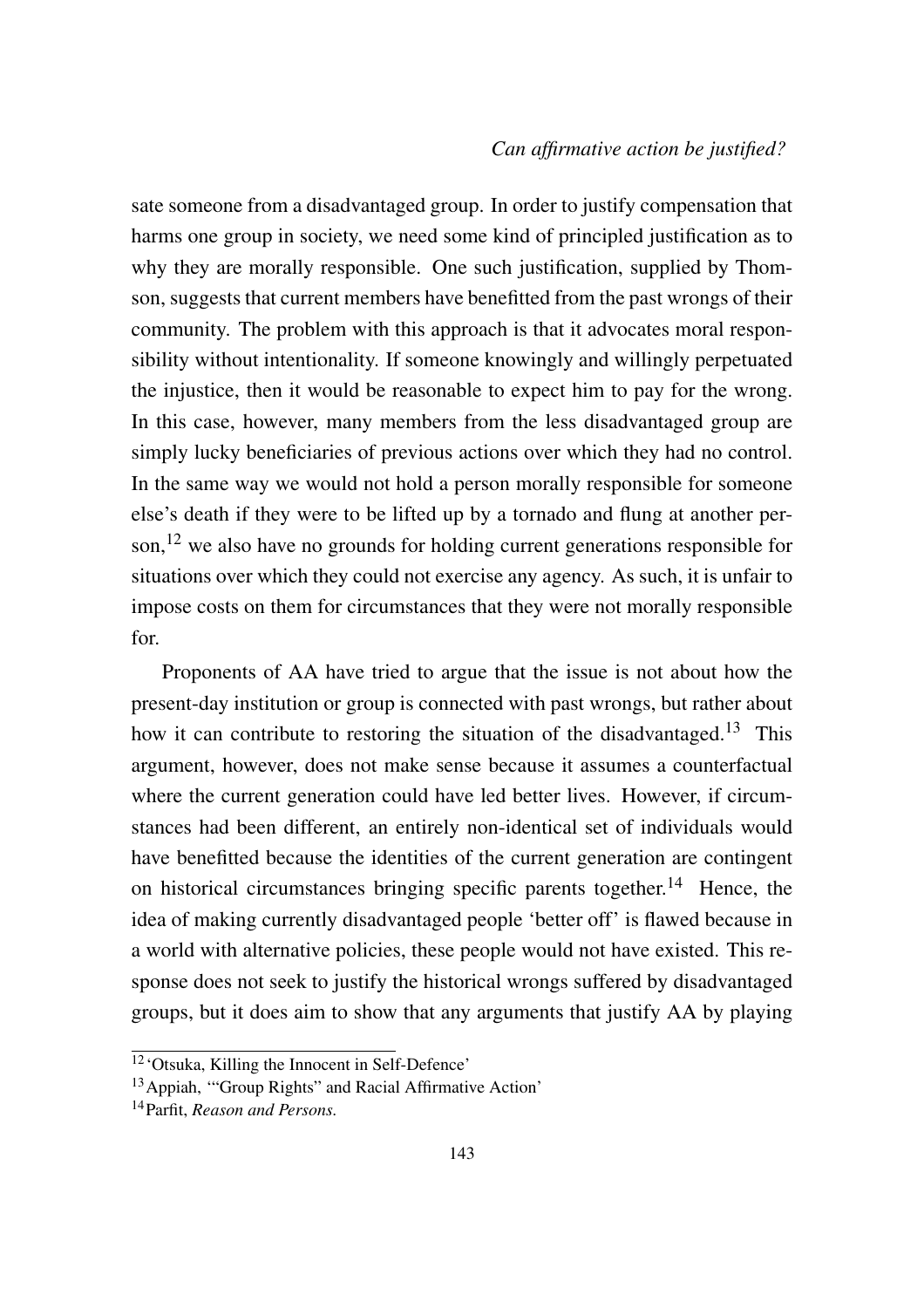on society's guilt at letting people be 'worse off' do not hold any traction.

Next, I will turn to arguments in support of AA that are based on utility and show why these are wrong. Proponents of AA claim that diversification can be achieved through AA.<sup>15</sup> Diversity is seen as an instrumental good that improves the quality of education and research, helps us challenge longstanding preconceptions that favour the privileged and in some cases, makes it easier to gain the trust of individuals (e.g. Hispanic policemen patrolling a Hispanic neighbourhood). In cases like the last, where diversity is clearly a qualification, there is little contention that individuals can justifiably be employed on these grounds. This is perfectly consistent with the meritocratic principles that our society advocates. However, in a majority of other cases, it is less clear that diversity is a qualification or that it can achieve the outcomes it is meant to. For instance, offering someone tenure as a university professor on the basis of his skin colour does not necessarily mean that he will advocate for minority rights or represent views that reflect what those of a shared ethnicity believe in. On the contrary, there are other variable factors that influence a person's identity, including his upbringing, education and socioeconomic circumstances. It is too simplistic to assume that a person's views and identity are predominantly shaped by his ethnicity alone.

Even where all candidates are equally qualified, AA might bring concrete harms to those that it seeks to help, which will lead to decreased utility for the preferred groups. (For the sake of clarity, equal qualifications refer only to equal academic qualifications because these are the most incontrovertible benchmarks that institutions first assess.)In this instance, a new form of discrimination might arise, where people that are preferentially selected are looked upon with scepticism and disdain, because others perceive them to be chosen as a result of their membership in a particular group. These perceptions might also affect the pre-

<sup>15</sup>Sterba, *Affirmative Action for the Future*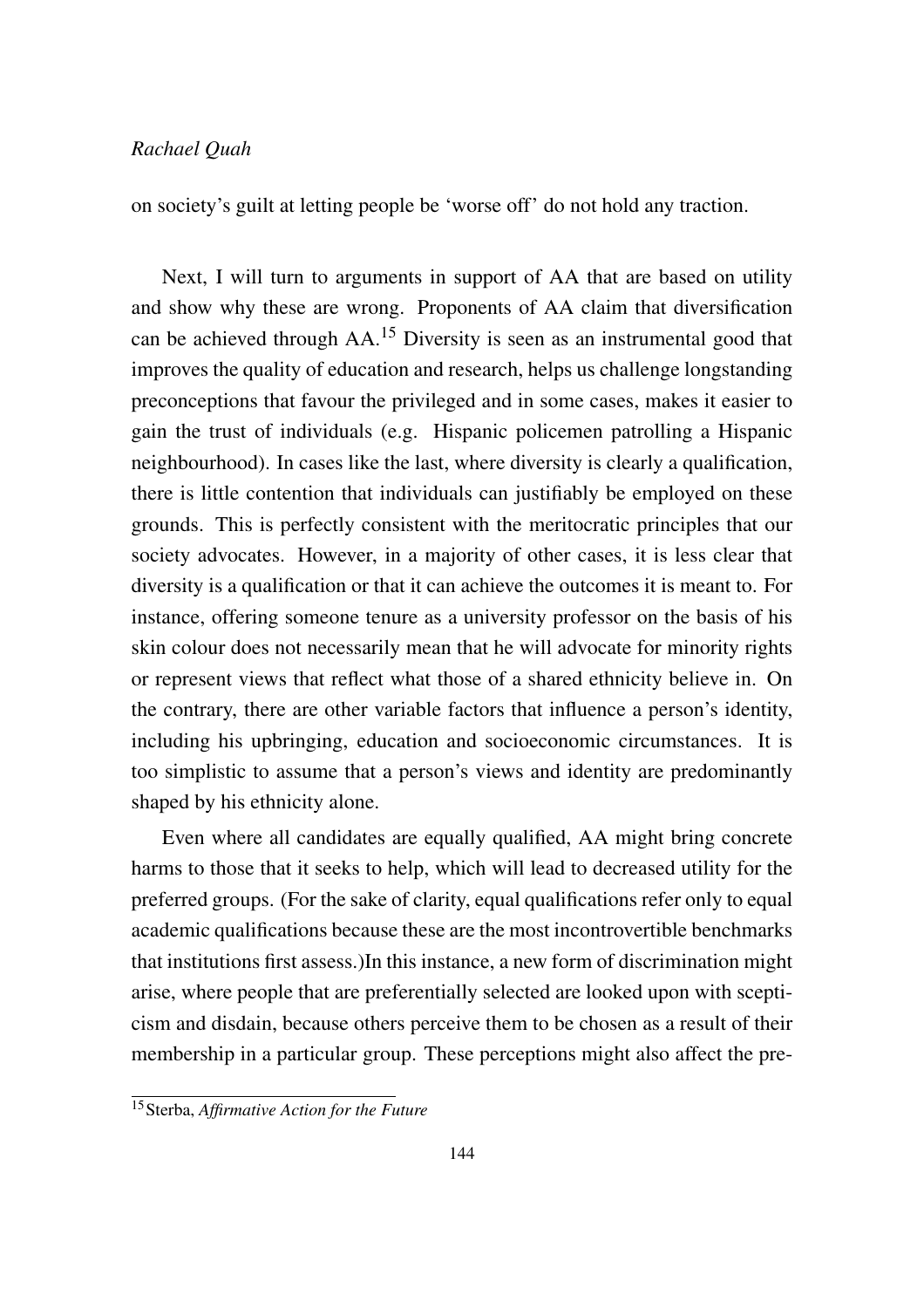ferred individuals when they internalise the belief that they were only chosen because of their ethnicity or gender, and suffer a loss of confidence in their abilities as a result. Proponents of AA might argue that this should not arise if the candidates are equally qualified. In reality, however, it is difficult to determine what it means to be equally qualified, given that qualifications can take many forms. In such cases, societal perceptions can play a major role and as demonstrated above, not work to the advantage of the preferred individuals. Moreover, with preferential selection, quotas will exist and it is sometimes inevitable that someone less qualified from the preferred group gets chosen over another more qualified individual from the non-preferred group. These cases may be in the minority, but they are enough to cast doubt on all the candidates chosen from the preferred group.

In conclusion, AA as it is currently practiced cannot be justified. I have shown that the two types of arguments that it is premised on ultimately fail. Both the argument from compensation and the argument based on utility rely too heavily on the assumption that group membership is an adequate indicator of individual circumstances or claims. I have shown that it is not. Even if we accept the empirical premise that all members of a group have been harmed and deserve compensation, it does not logically follow that AA is the appropriate response to apply. There is the question of whether responsibility can be attributed to current members of the dominant group, which I argue cannot be the case. Moreover, AA might result in the decreased utility of the preferred group by distorting societal perceptions of them and/or by undermining their own confidence. If AA were to be defined differently e.g. with greater emphasis on the weak forms of AA, then perhaps it could be justifiable. However, as it stands, AA as defined by the strong versions like preferential selection, cannot be justified.